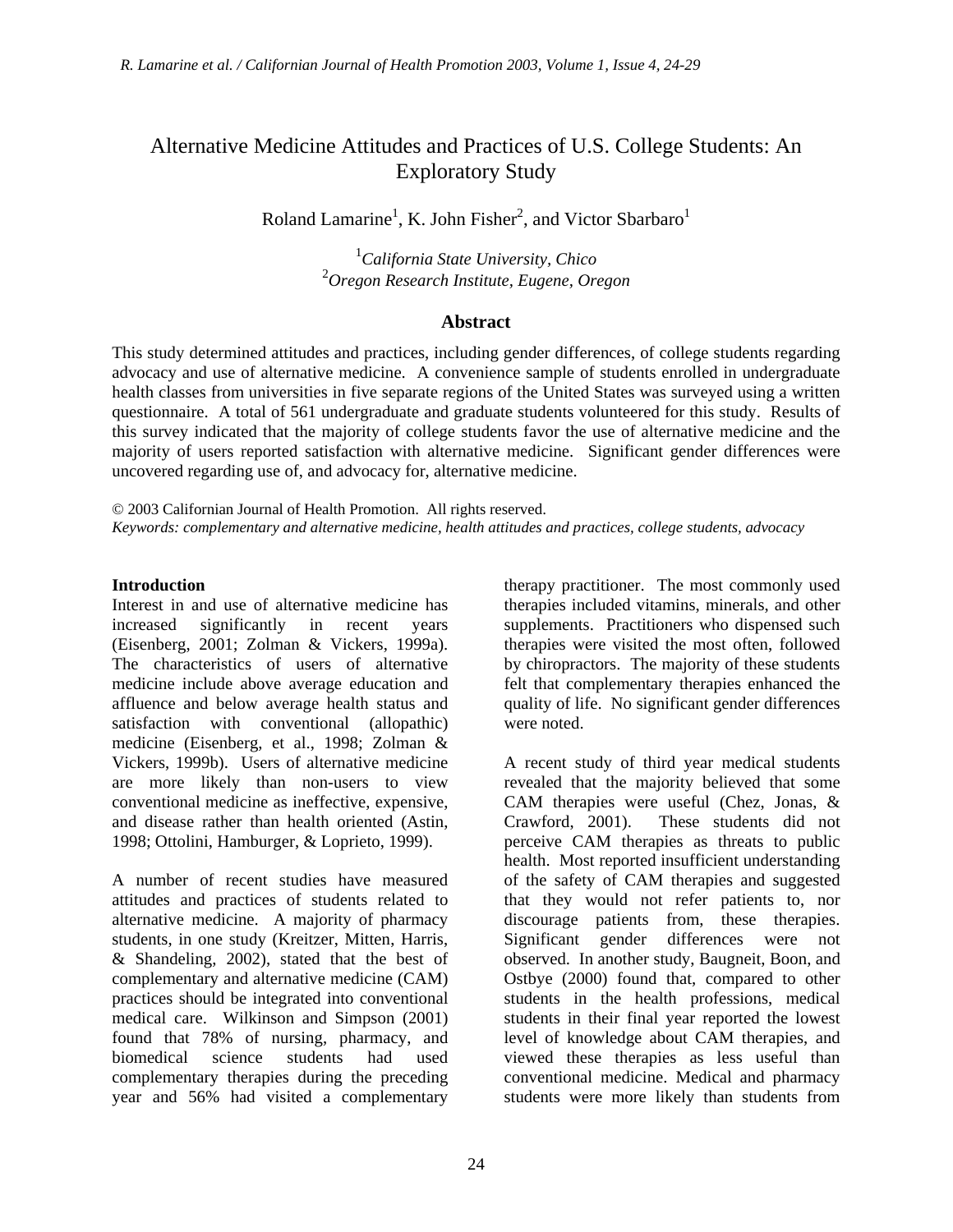other health professions, to support the need for scientific evaluation before acceptance of CAM therapies.

The present study surveyed students enrolled in undergraduate health classes from a national, purposive sample of universities from five separate regions across the United States, to determine student attitudes and practices related to alternative medicine. In addition to attitudes and practices the study examined advocacy for alternative medicine, and gender differences related to alternative and conventional medicine.

### **Methods**

### **Instrumentation**

A short, 16-item written survey developed for use in an earlier study (Lamarine, Fisher, & Sbarbaro, 2003) was adapted for the present study. Alternative medicine was selected as the operational variable, in lieu of CAM, in an attempt to examine therapies that might be selected in place of traditional (allopathic) medicine, rather than as complements to it. For this research a widely cited definition was employed defining alternative medicine as "a heterogeneous set of practices that are offered as an alternative to conventional medicine, for the preservation of health and the diagnosis and treatment of health related problems: its practitioners are often called healers" (Murray & Rubel, 1992, p. 61). The major approaches encompassed by alternative medicine, as described in the literature, were listed. Conventional (allopathic) medicine was defined by the researchers as "medical practices and procedures commonly employed by physicians and other certified health workers."

The survey comprised a number of items utilizing a Likert scale (1=low; 5=high). These

items examined attitudes and practices related to both alternative and conventional medicine. Other variables examined included the importance of scientifically based evidence, the health of the respondents, whether they had experienced a serious illness within the last five years, and their exercise patterns. In addition to demographic data subjects were asked to list alternative therapies they had used and their frequency of use. Reliability and validity of the instrument were established during the initial pilot study, which preceded the earlier research (Lamarine, Fisher, & Sbarbaro, 2003).

### **Subjects**

A total of 561 usable surveys were submitted by undergraduate  $(n=495)$  and graduate  $(n=64)$ students enrolled in undergraduate health classes from universities in five separate geographical regions from across the United States.

### **Results**

Of 561 surveys, 58% were completed by females, 89% were undergraduate students, with the majority (79%) comprised of juniors and seniors. Only a small number (6%) reported having taken a course on alternative medicine.

### **Attitudes and Practices Toward Alternative Medicine**

Eighty percent of the students reported that they would *always or sometimes* advocate for the use of alternative medicine, while 44% had used alternative therapies. The most commonly used alternative therapies were herbs (47%), dietary supplements (22%), and chiropractic (16%). Nearly half (49%) of the users of alternative medicine reported that they were *somewhat or very* satisfied with these therapies (see Figure 1).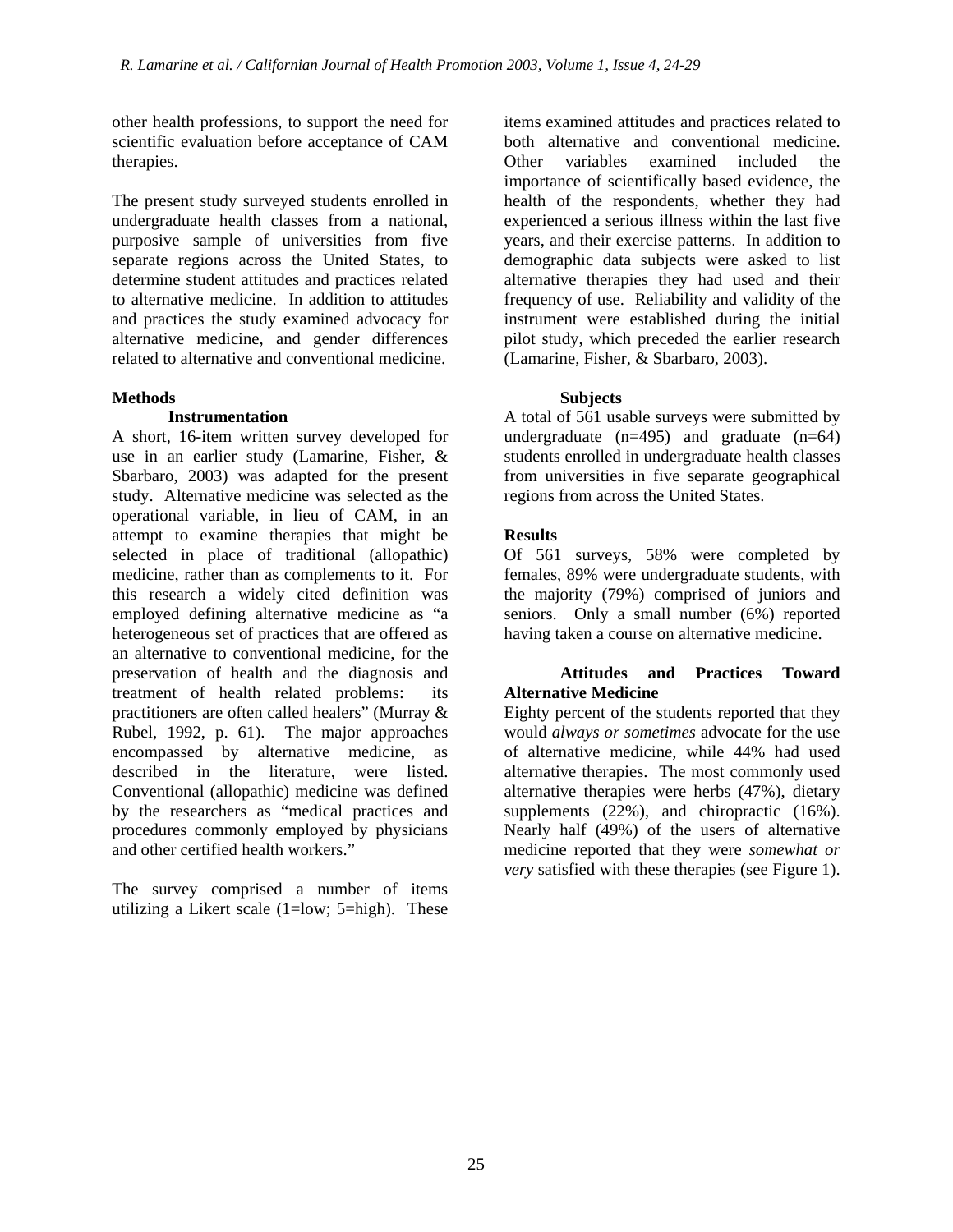

Figure1 Most Commonly Used Alternative Medical Therapies by US Students (N=215)

#### **Scientific Evidence**

A large majority (90%) of the sample reported that scientific evidence was *somewhat or very* important in their decision to support an alternative therapy. Eighty-five percent stated that only *occasionally or never* would it be ethical to advocate for the use of untested or unproven therapies, while 91% noted that it was *usually or absolutely* essential that all new therapies be scientifically tested.

#### **Conventional Medicine**

*Moderate to high* levels of confidence were reported in scientifically tested, conventional medicine by 92% of the sample and 89% were *somewhat or very* satisfied with conventional medicine.

#### **Health and Illness**

*Moderate to excellent* health was reported by 87% of the sample but 26% noted at least one serious illness within the last five years. Of the 26% experiencing serious illness, 39% noted *moderate to high* fear of relapse from their current state of remission. Respondents reporting serious illness were significantly  $(\chi^2=9.35, df=2, p=.009)$  more likely to use alternative medicine (53% vs. 40%) and they were significantly  $(\chi^2=24.37, df=4, p=.000)$ more likely to report worse health status.

#### **Gender Differences**

Four statistically significant gender differences using Chi Square analyses were noted (see Table 1). Males were more likely to report that they would advocate for alternative medicine (79% versus  $67\%$ ;  $p=.051$ ) while females were significantly more likely than males to use alternative medicine (50% versus 35%, p=.000). However, differences between the sexes disappeared with regard to the need for scientific evidence to support decisions related to using alternative therapies, as both groups supported this issue (mean=89%). Finally, males reported better health status and greater likelihood to participate in aerobic exercise at least twice a week (78% versus 72%,  $p = .007$ ).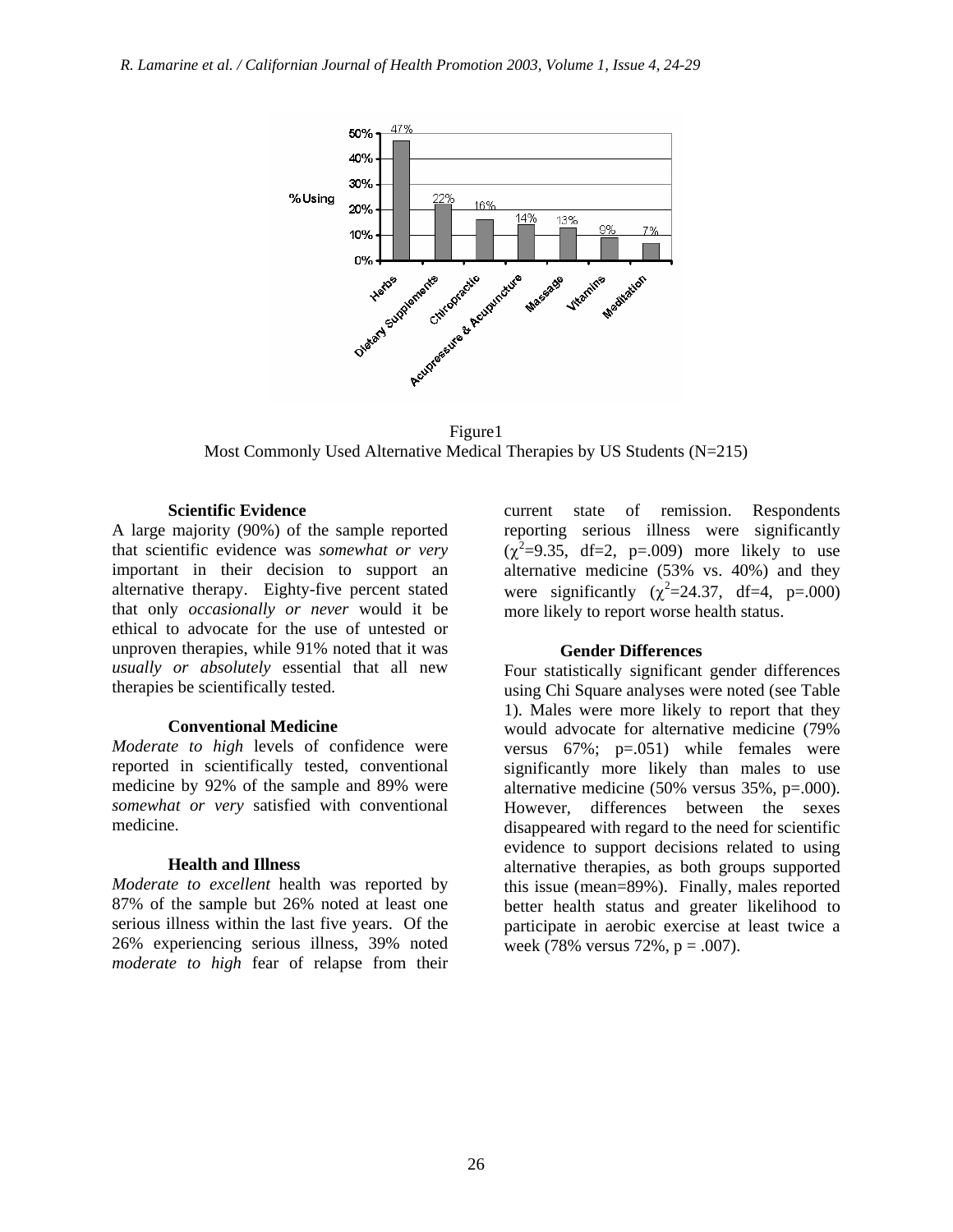|                                                     | Gender | $\%$ | $\mathbf{v}^2$ | df                          | P    |
|-----------------------------------------------------|--------|------|----------------|-----------------------------|------|
| Which describes your current overall health status? | Female | 32   | 15.99          | 4                           | .003 |
| (excellent/good)                                    | Male   | 43   |                |                             |      |
| Would you advocate for the use of alternative       | Female | 67   | 7.76           | 3                           | .051 |
| medicine? (yes)                                     | Male   | 79   |                |                             |      |
| Have you personally used alternative medical        | Female | 50   | 20.04          | $\mathcal{D}_{\mathcal{L}}$ | .000 |
| therapies? (yes)                                    | Male   | 35   |                |                             |      |
| How important is scientific evidence in your        | Female | 91   | 7.57           | $\mathcal{R}$               | .056 |
| decision to support an alternative therapy?         | Male   | 87   |                |                             |      |
| (very/somewhat important)                           |        |      |                |                             |      |
| How many times per week do you participate in at    | Female | 72   | 19.28          |                             | .007 |
| least 20 minutes of aerobic exercise, vigorous      | Male   | 78   |                |                             |      |
| enough to significantly raise your heart and        |        |      |                |                             |      |
| breathing rate? $(> 2 \times 2)$                    |        |      |                |                             |      |

Table 1 Gender Differences Between College Students On Issues Relating To Health Status, Alternative Medicine Use, And Exercise (N=561)

### **Exercise**

Seventy-five percent of the sample reported participating in vigorous aerobic exercise three or more time per week. Users of alternative medicine were significantly ( $\chi^2$ =23.75, df=14, p = .049) less likely to exercise than non-users. Females, who as noted earlier were more likely to use alternative medicine, were also less likely to exercise ( $\chi^2$ =19.28, df=7, p = .007). Exercise level was significantly correlated ( $R = 0.32$ ,  $p =$ .000) with better self-reported health status.

### **Discussion**

This study adds to the extant literature aimed at assessing attitudes of students toward the efficacy and use of alternative medicine. Most of this research has focused on students in the health sciences, e.g., pharmacy, medicine, and nursing. This study has attempted to assess responses from a wider student audience. In addition, most previous studies did not explore individual level variation in the use of alternative medicine, particularly with regard to gender, year of study, or geographical variables. This study fills an important gap.

The results show high levels of advocacy for alternative medicine plus a propensity to identify a need for scientific acceptability and proof of effectiveness. This suggests that these students

may be discerning in their use of particular alternative medicines, which have been substantiated by at least some scientific evidence. The relatively minor exposure of students in this sample to any formal courses of alternative medicine (only 6% indicated having taken any courses), lends weight to the call for inclusion of such courses on college campuses (Patterson & Graf, 2000). Compared to previous studies of advocacy and use of alternative medicine by university health faculty (Lamarine, Fisher & Sbarbaro, 2003), support for scientific evidence was similar (93% of faculty vs. 90% students) and use was considerably lower by students (44% of students vs. 66% of faculty) in this sample. In the qualitative analysis, the most frequently utilized alternative medicine practices used by students were similar to those of faculty with herbs ranked first for both groups (21% of faculty vs. 47% of students), dietary supplements were second for students (fifth for faculty), and chiropractic third for students (fourth for faculty), followed by acupuncture/ acupressure (see Figure 1).

The relatively high use of alternative medicine combined with conventional medicine may indicate a determination to ameliorate the discomfort and threat of serious illness, as much as a concern for personal health. With more than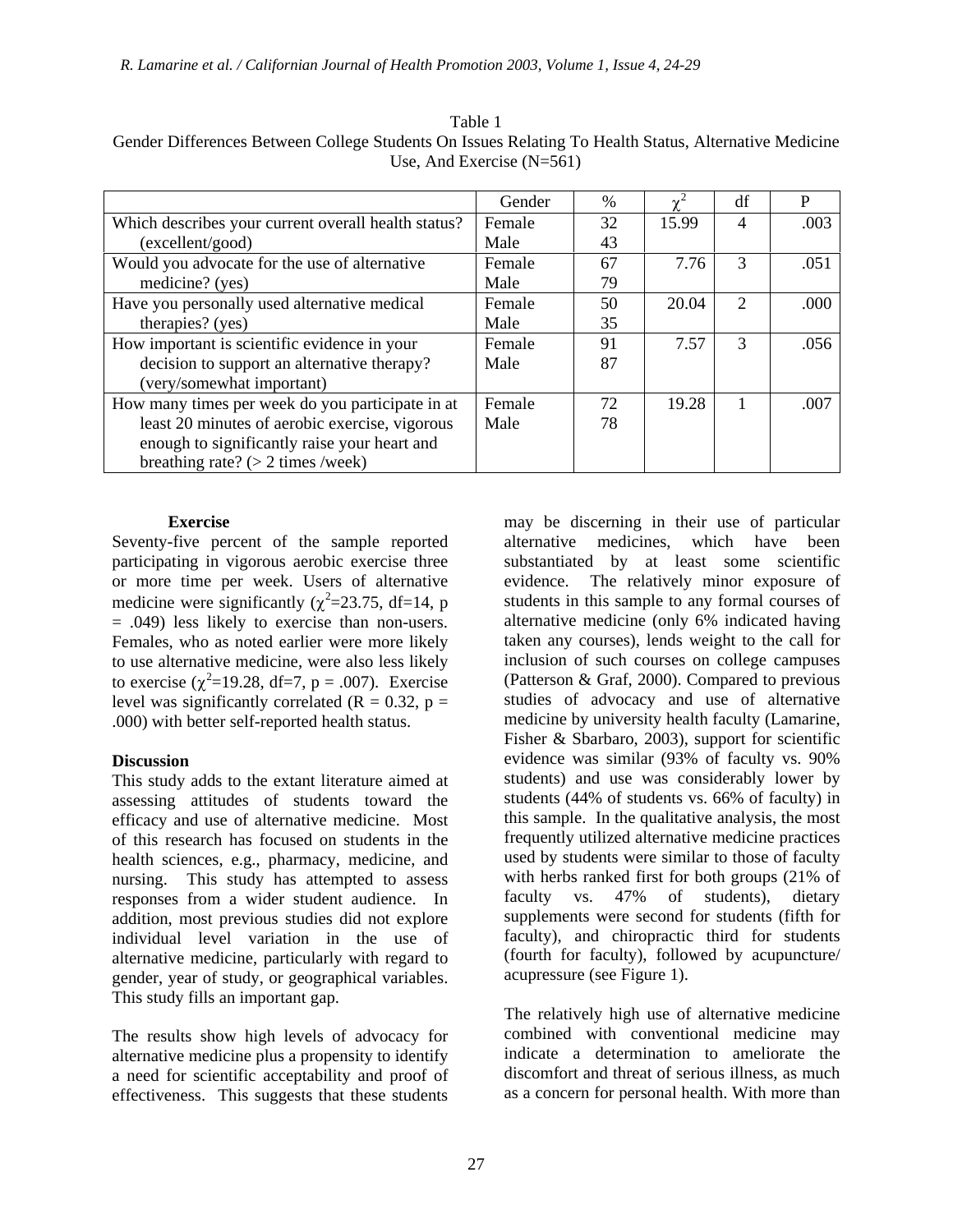a quarter of the sample indicating at least one serious illness in the last five years, combined with moderate to high fear of relapse, public health concerns are raised for these young adults, most of whom are only in their third or fourth year of college.

The inverse relationship observed between alternative medicine use and levels of exercise is worthy of note. Does this suggest a high reliance on substances to ameliorate pain and discomfort rather than alternative nonpharmacological related strategies to improve health? Unfortunately, this survey did not include a measure of other substance use, as it would be interesting to determine the association between alternative medicine use and the use of psychotropic or illicit substances. A small proportion of students (4%) indicated that their choice of alternative therapy was marijuana. Consistent with other studies of the use of health services, higher female use of alternative medicines was related to lower levels of exercise compared to male associations. This more likely reflects the trend in our culture for females to attend to health concerns and seek alternative or additional health services more frequently than males (Cherniack, Senzel, & Pan, 2001; Gotay, Hara, Issell, & Maskarinec, 1999; Ni, Simile, & Hardy, 2002).

This study has several limitations. This was a purposive sample and the colleges within which student populations were sampled represented five geographical regions within the United States, but the sample may not be representative of all U.S. college students. Students completed the survey voluntarily and were not given extra credit for completing the questionnaire. The questionnaire was administered in various health classes to students from a wide variety of undergraduate and some graduate majors. No sampling strata were applied. The only eligibility criteria were that students be enrolled in a formal college health course.

In conclusion, this paper has explored alternative medicine use among a convenience sample of college students. As a result, the survey uncovered more questions perhaps than answers. Among those questions that could be explored further would be what types and frequency of use for particular remedies were most popular; what is the correlation of alternative medicine use with use of other substances, e.g., tobacco, alcohol, illicit substances; what are the parameters of the alternative medicine use/exercise relationship? Is it merely a reflection of a secular trend of age group physical activity or gender differences in physical activity, or is the relatively high use of alternative medicine masking a reliance on an easily administered therapeutic substance? As the continued growth in the use of alternative medicine climbs in the U.S., it will be important for future studies to identify when this trend begins, e.g., at high school, college, or early adulthood and when it is likely to end.

## **References**

- Astin, J. A. (1998). Why patients use alternative medicine. Journal of the American Medical Association, 279, 1548-1553.
- Baugneit, J., Boon, H., & Ostbye, T. (2000). Complementary/alternative medicine: Comparing the view of medical students with students in other health care Professions. Family Medicine, 32(3), 178- 184.
- Cherniack, E., Senzel, R., & Pan, C. (2001). Correlates of use of alternative therapy by the elderly in an urban population. Journal of Alternative and Complementary Medicine, 7, 277-280.
- Chez, R. A., Jonas, W. B., & Crawford, C. (2001). A survey of medical students' opinions about complementary and alternative medicine. American Journal of Obstetrics and Gynecology, 185 (3), 754-757.
- Eisenberg, D. (2001). Long-term trends in the use of complementary and alternative medical therapies in the United States. Annals of Internal Medicine, 135, 262-268.
- Eisenberg, D., Davis, R. B., Ettner, S. L., et al. (1998). Trends in alternative medicine use in the United States, 1990-1997. Journal of the American Medical Association, 280, 1569-1575.